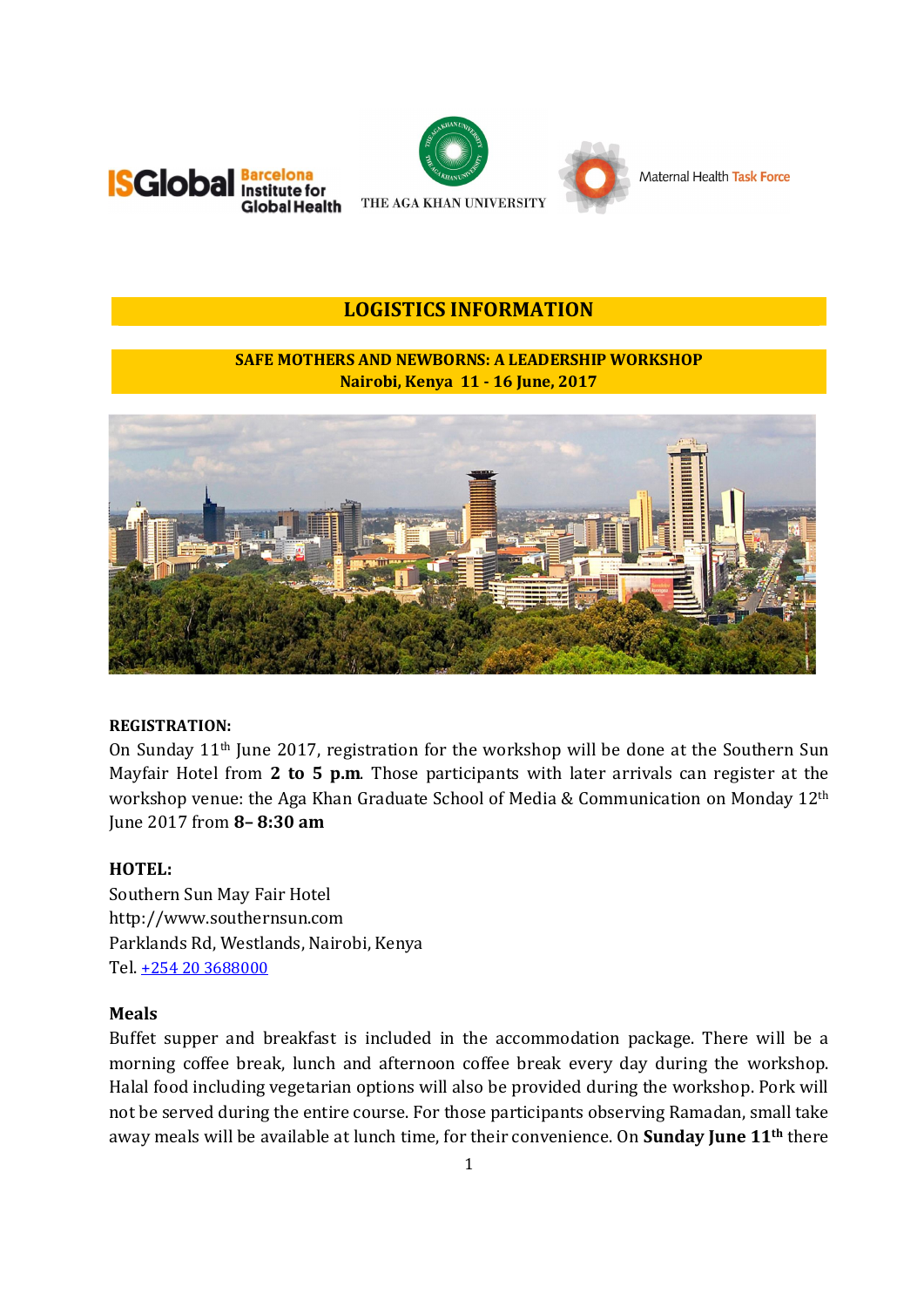



will be a welcoming cocktail at 5.30 p.m. at the hotel gardens while on **Wednesday June 14th** at 6:30 pm there will be an African themed group dinner at the hotel poolside.

# **Internet**

Internet access is provided at the workshop venue and hotel. Where necessary, access codes will be provided.

# **WORKSHOP VENUE:**

Aga Khan Graduate School of Media & Communication Ring Road Parklands, 9 West Building 7th Floor, Nairobi, Kenya Tel: +254 20 3740062

The 9 West Building is just 450 meters from the hotel through Parklands Road and onto to Ring Road Parklands (see map).

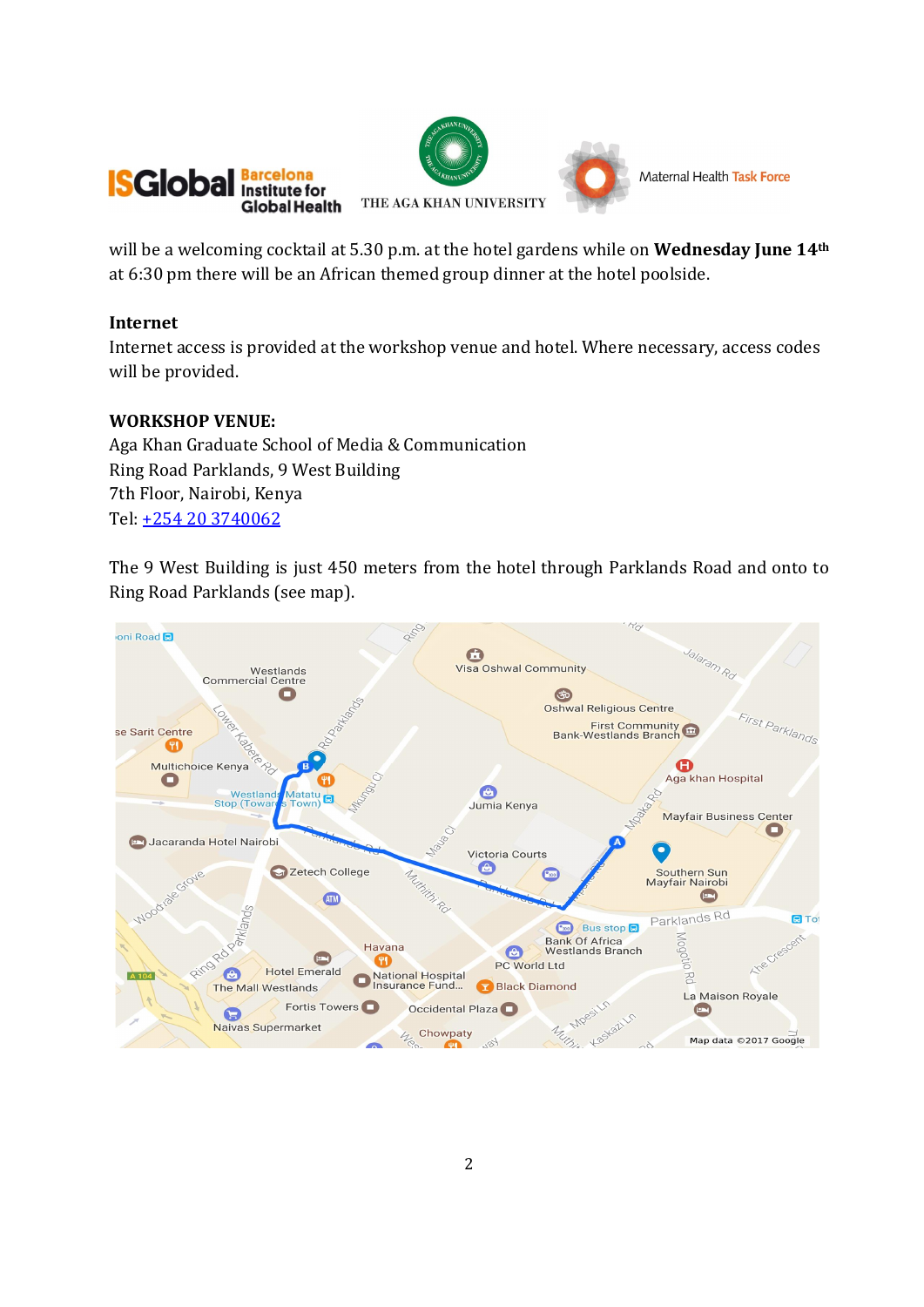



#### **Visa reimbursement**

The organization appreciates visa costs can be high and as such will reimburse fees incurred whilst making a visa application to enter Kenya. Please send **scanned copy of the receipts** to our travel manager Desiree Van der Mei at **desiree.vandermei@isglobal.org** and be sure to keep all **original receipts** as documentation for reimbursement purposes upon arrival in Nairobi.

# **Transfers from/to airport:**

Once you arrive at Jomo Kenyatta International Airport (JKIA) you will be met by our travel agents who will be holding placards with your names. JKIA is located on Mombasa Road 16km from Nairobi CBD and 18km from the hotel. For transfers to the airport, our travel agents will pick you from the hotel.

# **Local transportation in Nairobi**

For other local transportation needs, Nairobi has a convenient public transport system, including trains, buses and shared mini vans nicknamed 'Matatus'. The name Matatu which literally translates to "three cents for a ride" (nowadays much more) are privately owned minibuses and are the most common form of public transport in Nairobi. For your private use, the hotel has a reliable network of taxi operators including Uber Taxis.

# **Security**

Although Nairobi is generally safe, the normal precautions that come with spending time in any major city apply. These include common sense steps for keeping your personal items safe and secure, particularly while in crowded areas or on public transportation or when withdrawing money from ATMs. Keep your wallets and bags in your front pockets and backpacks closed and in front of you – where you can see and touch them. Do not leave mobile phones, cameras, etc. on your table while you are dining out. The hotel provides private safety boxes.

# **Banks and ATMs**

There are several banks and ATMS nearby. Banking hours are Monday through Friday from 8:30h until 16:00h. Saturdays from 9:00h to 12:00h.

# **Hospitals and Pharmacies**

There are several pharmacies and hospitals such as Aga Khan University Hospital and M.P Shah Hospital in the area around the workshop hotel and venue (within a few minutes walking).